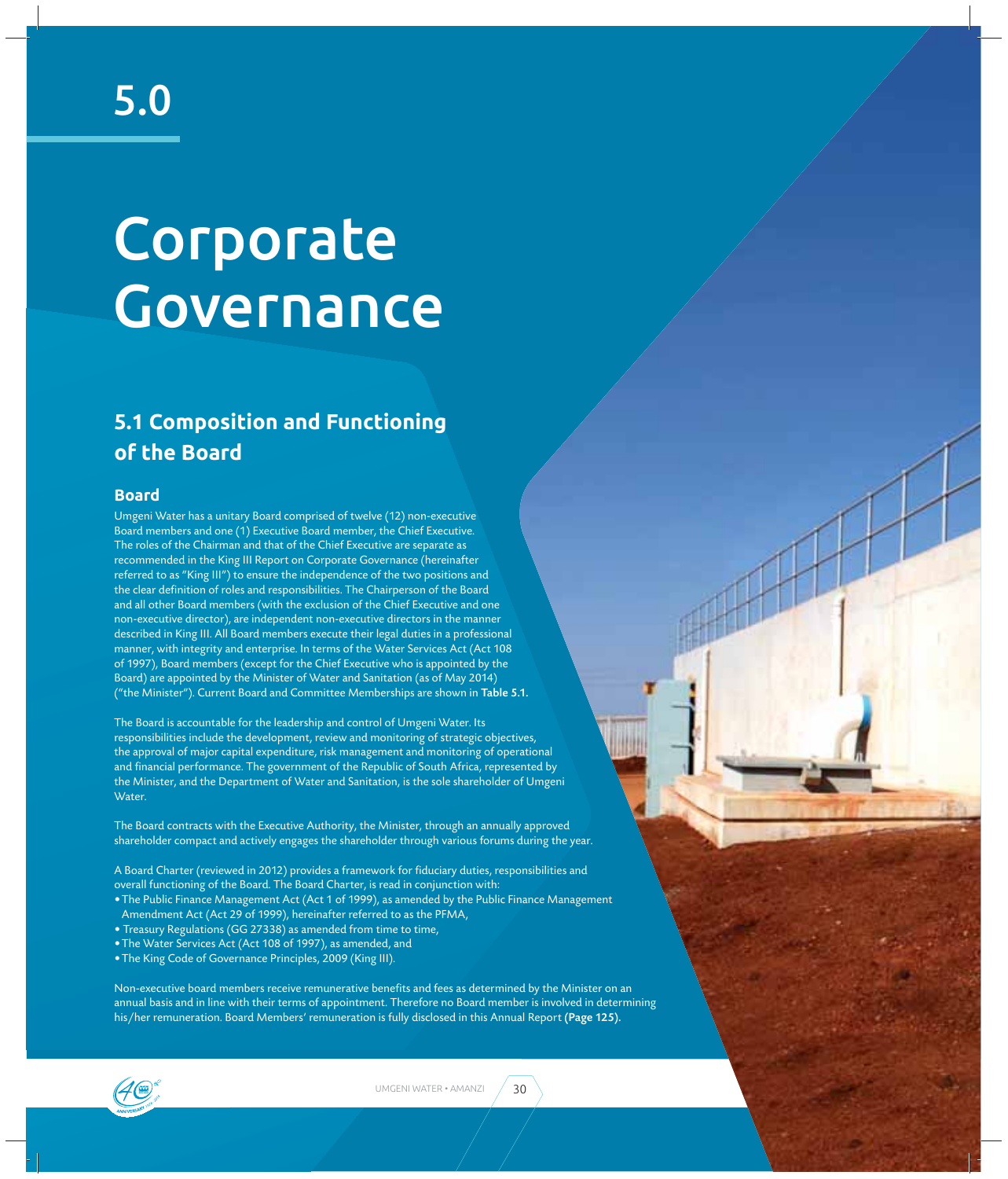*Early days. 1980's*

UMGEI

## *Ensuring relevant governance structures*

- Audit Committee,
- Capital Projects, Fixed Assets and Procurement Committee,
- Human Resources and Remuneration Committee, and
- Governance Committee (ad hoc).

### *Table 5.1: Current Board and Committee Memberships*

|                                                                                                                                                                                                                                                                                          |                       | Early days. 1980's<br><b>Ensuring relevant</b> | <b>Umgeni Water Board</b> |                 |                              |
|------------------------------------------------------------------------------------------------------------------------------------------------------------------------------------------------------------------------------------------------------------------------------------------|-----------------------|------------------------------------------------|---------------------------|-----------------|------------------------------|
| he Board has established four (4) committees to assist<br>t in discharging its responsibilities, namely:<br>Audit Committee,<br>Capital Projects, Fixed Assets and<br><b>Procurement Committee,</b><br>Human Resources and Remuneration Committee, and<br>Governance Committee (ad hoc). | governance structures | <b>More Recent times.</b>                      | 2000's                    |                 |                              |
|                                                                                                                                                                                                                                                                                          |                       |                                                |                           |                 |                              |
| <b>Board Member</b>                                                                                                                                                                                                                                                                      | Gender                | <b>Audit</b>                                   | <b>REMCO</b>              | <b>Capital</b>  | <b>Governance</b>            |
|                                                                                                                                                                                                                                                                                          |                       |                                                |                           | <b>Projects</b> | <b>Commitee</b>              |
| 1. Mr A Mahlalutye <sup>1</sup><br>2. Prof I Vally <sup>2</sup>                                                                                                                                                                                                                          | ${\sf M}$<br>M        |                                                |                           |                 | $\checkmark$<br>$\checkmark$ |
| 3. Mr V Gounden                                                                                                                                                                                                                                                                          | M                     | $\checkmark$                                   | $\sqrt{2}$                |                 |                              |
| 4. Ms T Shezi                                                                                                                                                                                                                                                                            | F                     |                                                | $\checkmark$              | $\checkmark$    | $\checkmark$                 |
| 5. Ms N Afolayan <sup>3</sup>                                                                                                                                                                                                                                                            | F.                    | $\checkmark$                                   |                           | $\checkmark$    |                              |
| 6. Ms Z Mathenjwa                                                                                                                                                                                                                                                                        | F                     | $\checkmark$                                   | $\checkmark$              |                 |                              |
| 7. Dr T Dube                                                                                                                                                                                                                                                                             | F                     |                                                |                           | $\checkmark$    |                              |
| 8. Ms N Chamane <sup>4</sup>                                                                                                                                                                                                                                                             | F                     |                                                | $\checkmark$              | $\checkmark$    | $\checkmark$                 |
| 9. Mr V Reddy                                                                                                                                                                                                                                                                            | M                     |                                                | $\checkmark$              | $\checkmark$    |                              |
| 10. Mr G Atkinson                                                                                                                                                                                                                                                                        | M                     |                                                | $\checkmark$              | $\checkmark$    |                              |
| 11. Mr T Nkhahle                                                                                                                                                                                                                                                                         | M                     | $\checkmark$                                   |                           | $\checkmark$    |                              |
| 12. Mr Thabani Zulu                                                                                                                                                                                                                                                                      | M                     | $\checkmark$                                   |                           | $\checkmark$    |                              |
| able 5.1: Current Board and Committee Memberships<br>13. Mr C Gamede <sup>5</sup>                                                                                                                                                                                                        | M                     |                                                | $\checkmark$              | $\checkmark$    |                              |

5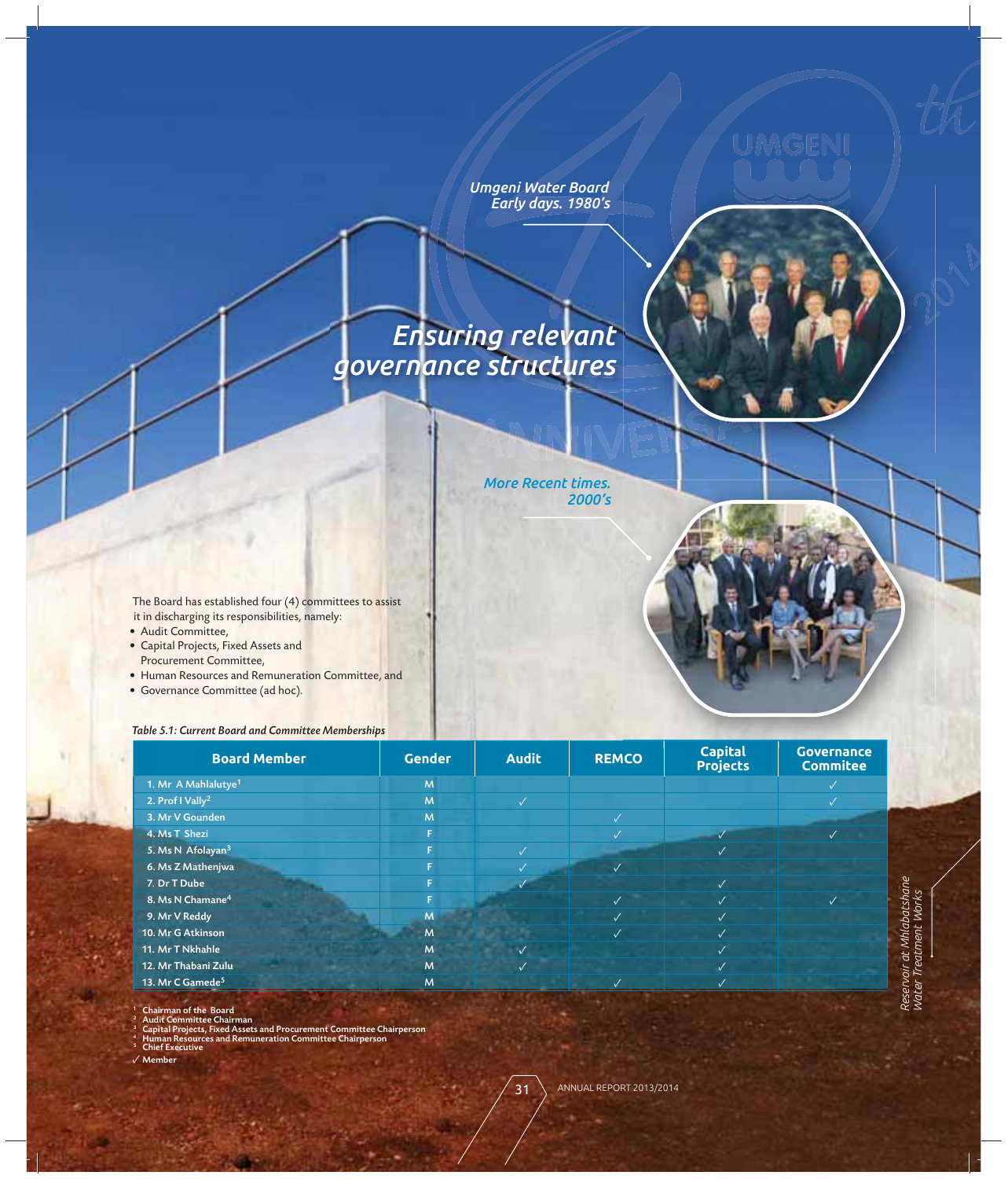### *Figure 5.1: Board Member (a) Age, (b) Race and (c) Gender Profiles*

#### (a) Board Member Age Profile **1988** (b) Board Member Race Profile **1988** (c) Board Member Gender Profile



### **Summary of Board and Committee Meetings and Attendance in 2013/2014**

Board and Board Committee meetings were held according to the organisational Business Cycle and were well attended.

The average per cent attendance for 2013/2014 was 82%, comprising:

- 84% for Board: Five normal meetings ,
- 79% for Audit Committee: Six normal meetings,
- 76% for HR and Remuneration Committee: Six normal meetings,
- 85% for Capital Projects, Fixed Assets and Procurement Committee: Five normal meetings, and
- 100% for Governance Committee: Two normal meetings.

#### **Performance Management**

The critical issues that were dealt with were the formulation of organisational strategy, oversight of organisational performance and the expectations of the Executive Authority, among others. As recommended by King III the Board evaluates the performance of all divisions including the finance division. This was done twice in the reporting year.

*Male 8 (62%)*

*Female 5 (38%)*

The Members of the Board have skills that were put to good use in providing leadership, guidance and directing strategy during the period. Overall the Board functioned at a strategic level and delivered outputs in line with its mandate.

| <b>Board Member</b>             | <b>Gender</b> | 24-Jul-13    | 30-Sep-13    | <b>27-Nov-13</b> | 10-Mar-14                | 16-Apr-14    |
|---------------------------------|---------------|--------------|--------------|------------------|--------------------------|--------------|
| 1. Mr A Mahlalutye <sup>1</sup> | M             | √            | $\checkmark$ | $\checkmark$     | $\checkmark$             | $\neq$       |
| 2. Prof I Vally <sup>2</sup>    | M             | $\checkmark$ | $\checkmark$ | ✓                | $\checkmark$             | ✓            |
| 3. Mr V Gounden                 | M             | ✓            | $\checkmark$ | $\checkmark$     | $\neq$                   |              |
| 4. Ms T Shezi                   | F             | $\neq$       | $\checkmark$ | ✓                | $\checkmark$             | $\sqrt{}$    |
| 5. Ms N Afolayan <sup>3</sup>   | F             | √            | $\checkmark$ | $\neq$           | $\neq$                   | $\sqrt{ }$   |
| 6. Ms Z Mathenjwa               | Е             | √            | $\checkmark$ | ✓                | $\checkmark$             | $\checkmark$ |
| 7. Dr T Dube                    | F             | ✓            | $\neq$       | ✓                | $\checkmark$             | $\sqrt{ }$   |
| 8. Ms N Chamane <sup>4</sup>    | F             | √            | $\checkmark$ | $\checkmark$     | ✓                        | $\checkmark$ |
| 9. Mr V Reddy                   | M             | $\checkmark$ | $\checkmark$ | ✓                | $\neq$                   | $\neq$       |
| 10. Mr G Atkinson               | M             | ✓            | $\neq$       | ✓                | $\checkmark$             | $\checkmark$ |
| 11. Mr T Nkhahle                | M             | √            | $\checkmark$ | ✓                | $\checkmark$             | $\checkmark$ |
| 12. Mr T Zulu                   | M             | ✓            | $\checkmark$ | $\neq$           | $\checkmark$             | $\checkmark$ |
| 13. Mr I Nxedlana <sup>5</sup>  | M             | √            | $\neq$       | $\neq$           | $\overline{\phantom{a}}$ |              |
| 14. Mr C Gamede <sup>6</sup>    | M             | ✓            | $\checkmark$ | ✓                | $\checkmark$             | $\checkmark$ |

#### *Table 5.2: Board Meeting Attendance in 2013/2014*

**✓** Attendance Not a member

Capital Projects Chairperson 4 REMCO Chairperson

5 Deceased 17 December 2013

Absence with apology 1 Board Chairman

AUDIT Chairman



6 Chief Executive

UMGENI WATER • AMANZI / 32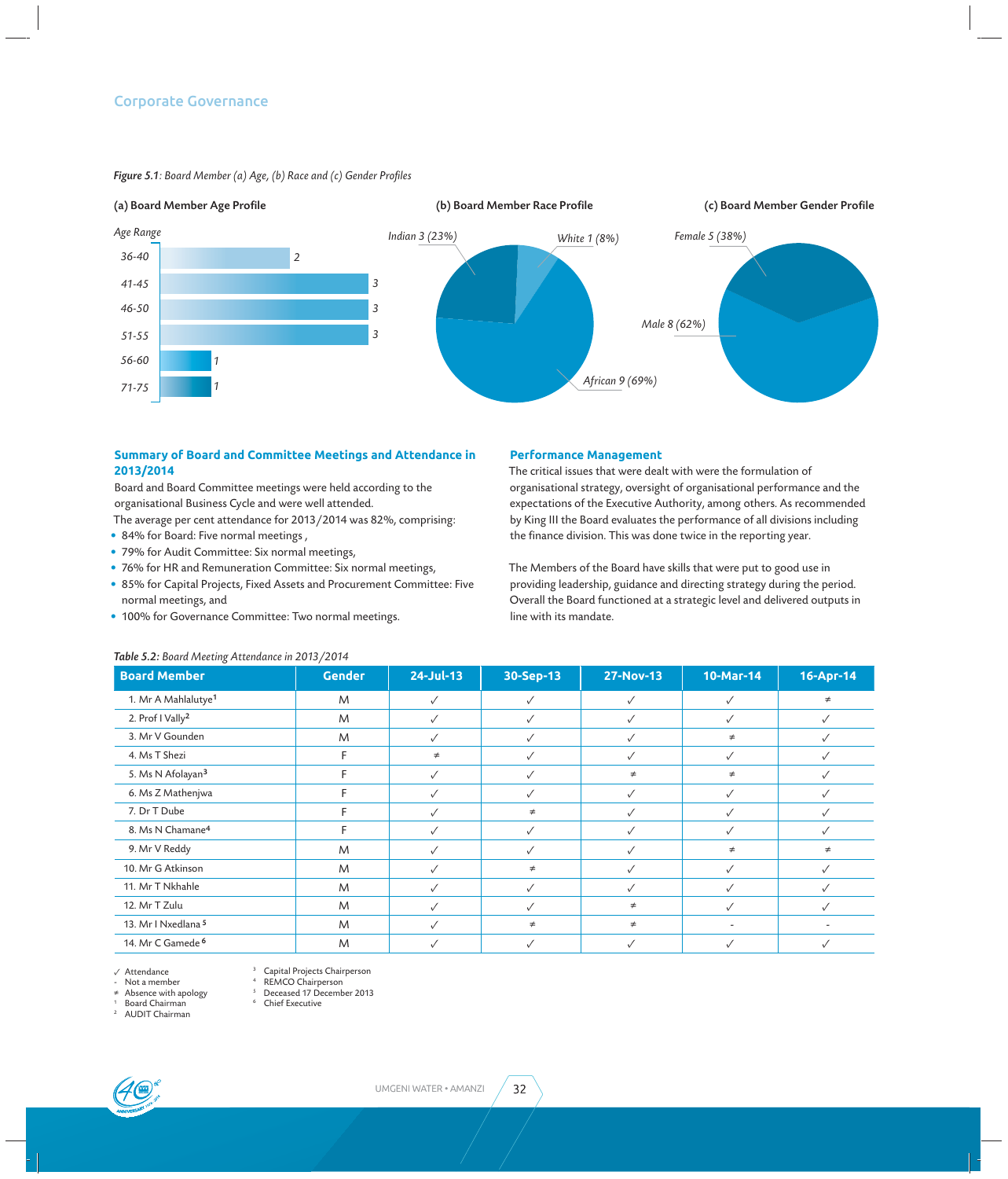## **Committees**

The Board Committees are formally constituted and are chaired by non-executive Board members. The Board Committees assist the Board in the performance of duties and enables effective decision-making through providing more detailed attention to matters within the terms of reference. The committees report to the Board on activities at every meeting. In terms of the Water Services Act, the Board is authorised to delegate powers to the Committees established by the Board. The functions and powers delegated to Committees are set out in the written Terms of Reference which are formally approved by the Board.

## **Audit Committee**

The Committee consists of six (6) non-executive Board members and its chairman is Professor Imtiaz Vally.

The Committee is mandated to achieve the highest level of financial management, accounting and reporting to the shareholder and to meet the requirements prescribed in section  $51(1)(a)(ii)$  and  $76(4)(d)$  of the PFMA, as well as Treasury Regulations, 2005 (Chapter 27.1). The Audit Committee further performs a critical function of risk management by ensuring the effectiveness, quality, integrity and reliability of Umgeni Water's risk management processes.

The terms of reference of the Audit Committee takes into account the recommendations in King III, the Companies Act (Act 71 of 2008), the PFMA and Treasury Regulations, 2005, to ensure alignment to best practice and legislation.

The Ethics Committee and Corporate Risk Committee also report through the Audit Committee.

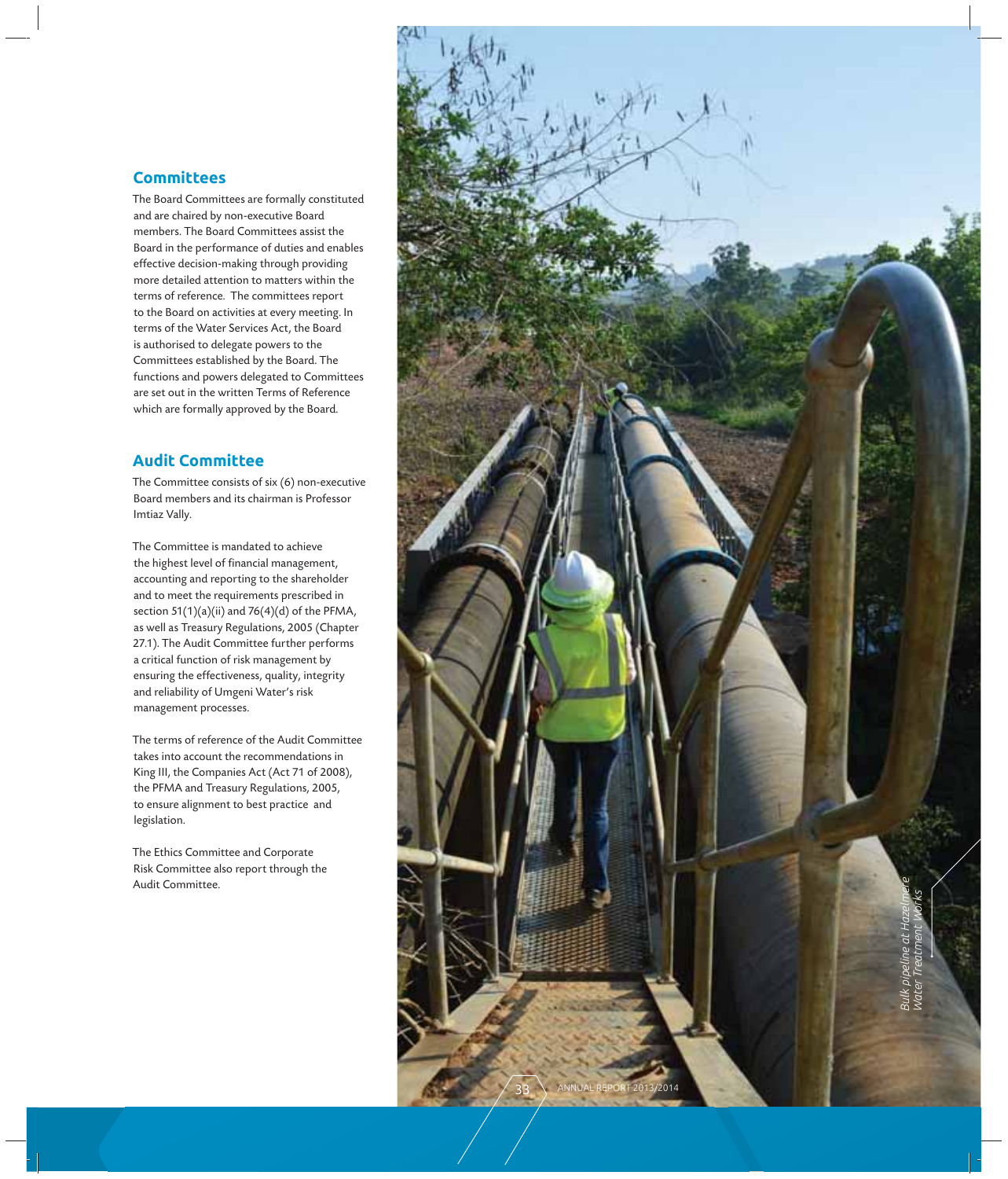#### *Table 5.3: Audit Committee Meeting Attendance 2013/2014*

|                            | <b>Committee Meetings</b> |           |           |           |           |           |
|----------------------------|---------------------------|-----------|-----------|-----------|-----------|-----------|
| <b>Members</b>             | 28-Aug-13                 | 06-Nov-13 | 26-Feb-14 | 26-Mar-14 | 04-Jun-14 | 25-Jun-14 |
| Prof I Vally 1             |                           |           |           |           |           |           |
| Ms N Afolayan              | ±                         |           |           |           |           |           |
| Mr T Nkhahle               |                           |           |           |           |           |           |
| Ms Z Mathenjwa             |                           |           |           |           |           |           |
| Dr T Dube                  |                           |           |           |           |           |           |
| Mr T Zulu                  |                           |           |           |           |           |           |
| Mr I Nxedlana <sup>2</sup> |                           |           |           |           |           |           |

1 Chairman

 $\overline{2}$ Deceased 17 December 2013

**✓** Attendance

≠ Absence with apology

## **Internal Control**

The Board is accountable for the systems of internal control. Umgeni Water policies, procedures, structures and delegation of authority framework clearly define and provide appropriate levels of responsibility.

The internal control systems are designed to provide reasonable assurance that assets are safeguarded and that liabilities and working capital are efficiently managed. Principal features of the organisation's internal finance controls are:

- A system of financial planning, budgeting and reporting which allows continuous monitoring of performance,
- A materiality and significance framework,
- Clearly-defined delegations of authority,
- The establishment of a short, medium and long-term funding strategy,
- The tariff model which determines the financial impact of capital expenditure and the bulk water tariff on Umgeni Water's debt curve, and
- Established policies and procedures.

To assist the Board in the discharge of its responsibilities, Internal Audit undertakes an independent assessment of the internal control systems and business risks and reports to the Board through the Audit Committee. The audit plan covers major financial and commercial risks and responds to any changes emanating from Umgeni Water's integrated risk management process.

## **Internal Audit**

Internal Audit is an independent co-sourced assurance function, the purpose, authority and responsibility of which is formally defined in a charter approved by the Board in line with stipulations of the Institute of Internal Auditors. In line with the requirements of the PFMA and Good Governance, the internal auditors give the Audit Committee and management assurance on the appropriateness and effectiveness of internal controls.

The internal auditors report regularly to the Audit Committee and have unrestricted access to the Committee chairman. An internal audit charter has been approved by the Committee.

As at 30 June 2014 there were nine (9) unresolved internal audit findings, albeit below materiality levels:

- Three (3) findings related to payroll processes and human resources master data,
- Three (3) findings related to safeguarding of assets,
- One (1) finding related to human resources strategy implementation,
- One (1) finding related to late payment of invoices, and
- One (1) finding related to inadequate performance of bulk wastewater treatment assets.

Action plans are in place to address all key internal audit issues. The resolution of these will be achieved with implementation of action plans.

## **External Audit**

The external auditors are responsible for undertaking procedures to obtain audit evidence about the amounts and disclosures in the consolidated financial statements, the report on predetermined objectives and compliance with laws and regulations applicable to the entity. This is based on, amongst other:

- Assessment of the risks of material misstatement of the consolidated financial statements, the report on predetermined objectives and material non-compliance with laws and regulations,
- Considering internal controls relevant to Umgeni Water's preparation and fair presentation of the financial statements, the report on predetermined objectives and compliance with laws and regulations,
- Evaluating the appropriateness of accounting policies used and the reasonableness of accounting estimates made by Management, and
- Evaluating the appropriateness of systems and processes that ensure the accuracy and completeness of the financial statements, the report on predetermined objectives and compliance with laws and regulations.

The external auditors express an opinion on the consolidated financial statements and report on findings relating to their audit of the report on predetermined objectives and compliance with material matters in laws and regulations applicable to the entity.

## **Ethics Committee**

King III and the Companies Act No. 71 of 2008, read in conjunction with regulation 43, oblige all state-owned enterprises to establish a Social and Ethics Committee. Umgeni Water established an Ethics Committee in 2012 with a mandate to promote ethical behaviour, which includes preventing incidences of fraud, bribery and other corrupt activities and to monitor the

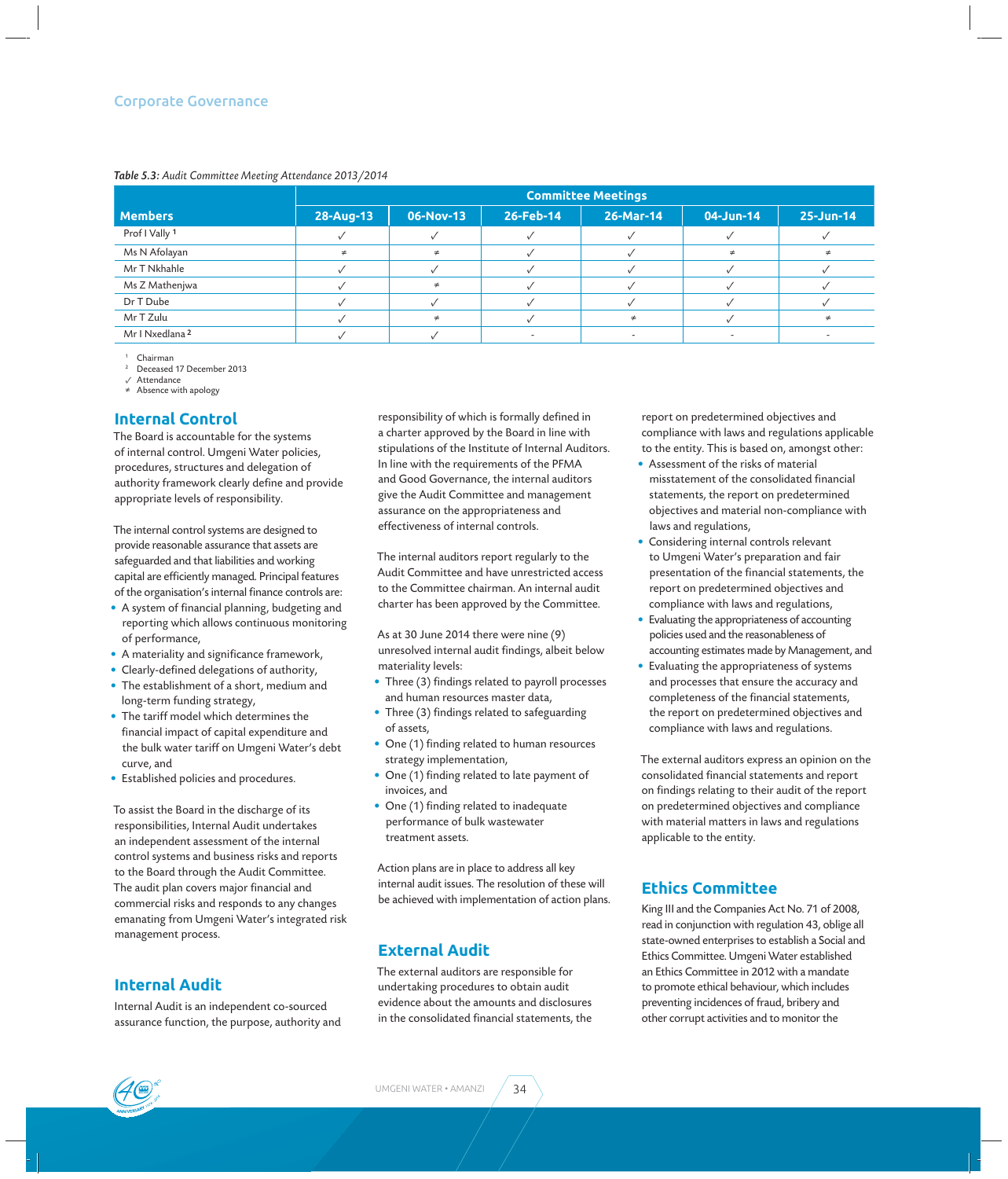organisation's compliance with relevant social, ethical and legal requirements and best practice codes. The establishment of the committee shows a deepened commitment by Umgeni Water as a responsible corporate citizen to all it stakeholders.

The Ethics Committee has an Independent Chairman - who is neither a member of management nor a member of the Board. The Chairman, Mr D Msomi, is a qualified Chartered Accountant and is one of the founding partners of Ngubane and Company. Mr Msomi has been the engagement partner on several forensic **✓**investigations, internal audit and external audit assignments in the KZN area. He has led a number of audit, consulting and forensic assignments. The Ethics Committee reports matters within its scope of mandate to the Board through the Audit Committee which include, environmental, financial as well as social ethics.

The committee developed a code of ethics, approved by the Board in 2013, which provides guidelines for ethical decision-making by all employees, board members and stakeholders. The code formally acknowledges the organisation's intent to undertake business in an ethical manner and is communicated to all employees through various awareness and communication forums and programmes. The Committee's roles and responsibilities are as prescribed by the Companies Act and include monitoring the organisations activities, against legal or best practice requirements relating to:

• Social and economic development, including, EE and BBBEE,

- Good corporate citizenship, including promotion of equality, prevention of unfair discrimination, Corporate Social investment and reduction of corruption,
- Environment, health and public safety, including, impact of the organisation's activities, products and services, biodiversity management, waste management, energy efficiency and carbon footprint reduction,
- Consumer relationships, including, advertising, public relations and consumer protection,
- Labour and employment, including, the organisation's standing in terms of the International Labour Organization Protocol on decent work and working conditions, employment relationships and contribution toward education and development of its employees, and
- Financial ethics, including, irregular and wasteful and fruitless expenditure.

Umgeni Water continues to provide an external whistle-blowing hotline service managed by an external service provider. This 24 hour- 365 days a year facility provides an anonymous and confidential communication channel for all stakeholders to report suspicions of fraud or otherwise unethical conduct.

All hotline calls are investigated and appropriately followed up using a hotline protocol which ensures these are dealt with in a transparent and consistent manner. Trends and information of the hotline calls are further used to improve internal controls. Umgeni Water creates and maintains awareness of this facility and ensures that it is advertised by means deemed the most effective and appropriate.

## **Corporate Risk Committee**

The Corporate Risk Committee, which comprises a member of the Audit Committee, the Chief Executive, the Executive Management, the Company Secretary and the Risk Manager, assists the Audit Committee in discharging its duties relating to implementation of the integrated risk management framework.

## **Remuneration and Human Resources Committee**

This Committee comprises of six (6) nonexecutive directors and the Chief Executive and its chairperson is Ms Nompumelelo Chamane.

The Committee reviews and recommends to the Board all matters relating to:

- Human Resources policies, organisational structure and compliance with the Employment Equity Act, (Act 55 of 1998) and other labour legislation,
- Conditions of employment of executive management,
- Appointment of the Chief Executive and members of executive management,
- Remuneration packages for the Chief Executive, members of executive management and staff,
- Succession planning for executive management,
- Policies and practices for Performance Management,
- Strategic Human Resource related matters, and
- Special rewards recommended by the Chief Executive.

#### *Table 5.4: Human Resource and Remuneration Committee Meeting attendance 2013/2014*

|                           | <b>Committee Meeting</b> |            |           |           |           |           |
|---------------------------|--------------------------|------------|-----------|-----------|-----------|-----------|
| <b>Members</b>            | 27-Aug-13                | 16-Oct -13 | 19-Feb-14 | 19-Mar-14 | 04-Jun-14 | 11-Jun-14 |
| Ms N Chamane <sup>1</sup> |                          |            |           |           |           |           |
| Ms T Shezi                |                          |            |           |           |           |           |
| Mr V Gounden              |                          |            |           |           |           |           |
| Ms Z Mathenjwa            |                          |            |           |           |           |           |
| Mr G Atkinson             |                          |            |           |           |           |           |
| Mr V Reddy                |                          |            |           |           |           |           |
| Mr C Gamede               |                          |            |           |           |           |           |

1 Chairperson

**✓** Attendance

≠ Absence with apology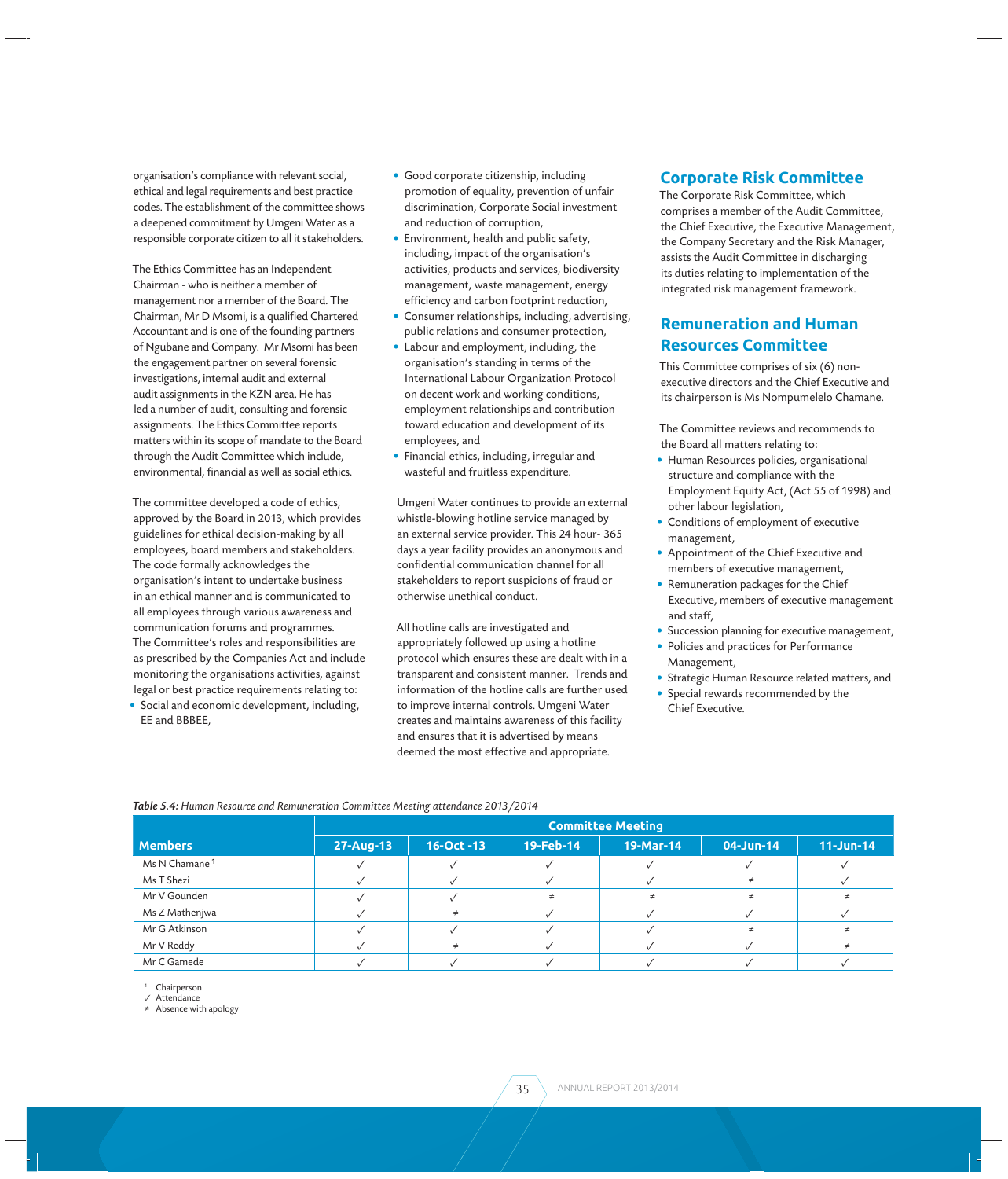## **Capital Projects, Fixed Assets and Procurement Committee**

This Committee comprises eight (8) non-executive Board members and the Chief Executive and its chairperson is Ms Nombuso Afolayan.

The Committee assists the Board with capital expenditure programme related decisions, recommends Procurement Policies to the Board for approval and approves the release of capital expenditure above executive management's delegated authority but within the Committee's

delegated authority. Through its oversight role, it ensures that the organisation's supply chain policy and procedures are fair, equitable, transparent, competitive and cost effective. Contracts which exceed the Committee's Delegation of Authority are referred to the Board for approval. The Committee reviews and recommends amendments to the limits in the delegation of authority, relating to budget approvals for capital projects and procurement, to enable management to expedite the implementation of projects.

#### *Table 5.5: Capital Projects, Fixed Assets and Procurement Committee Meeting Attendance 2013/2014*

|                            | <b>Committee Meetings</b> |           |           |           |           |  |
|----------------------------|---------------------------|-----------|-----------|-----------|-----------|--|
| <b>Members</b>             | 14-Aug-13                 | 23-Oct-13 | 12-Feb-14 | 12-Mar-14 | 18-Jun-14 |  |
| Ms N Afolayan <sup>1</sup> |                           | $\pm$     | $\neq$    | $\neq$    |           |  |
| Ms T Shezi                 |                           |           |           |           |           |  |
| Mr G Atkinson              |                           |           |           |           | $\neq$    |  |
| Mr T Nkhahle               |                           |           |           |           |           |  |
| Ms N Chamane               |                           |           |           |           |           |  |
| Dr T Dube                  |                           |           |           |           |           |  |
| Mr V Reddy                 |                           |           |           |           |           |  |
| Mr T Zulu                  | 士                         |           |           | ≠         | $\neq$    |  |
| Mr C Gamede <sup>2</sup>   |                           |           |           |           |           |  |
| Mr I Nxedlana <sup>3</sup> |                           |           | $\sim$    | $\sim$    | ٠         |  |

1 Chairperson

 $\overline{2}$  Chief Executive 3

Deceased 17 December 2013

**✓** Attendance

≠ Absence with apology

## **Governance Committee**

The Governance Committee comprises four (4) non-executive Committee Chairs and its chairperson is Mr Andile Mahlalutye.

The Committee meets on an ad-hoc basis and assists the Board in monitoring and assessing the performance of executive management to ensure that performance objectives and targets are met. Performance results are considered by the Human Resources and Remuneration Committee in determining the remuneration of the Chief Executive and other executives to be recommended to the Board for approval.

#### *Table 5.6: Governance Committee Meeting Attendance 2013/2014*

|                                                        | <b>Committee Meetings</b> |           |  |
|--------------------------------------------------------|---------------------------|-----------|--|
| <b>Members</b>                                         | 29-Sep-13                 | 09-Apr-14 |  |
| Mr A Mahlalutye (Chairman of the Board)                |                           |           |  |
| Ms N Chamane (REMCO Chairperson)                       |                           |           |  |
| Ms N Afolayan (Capital Projects Committee Chairperson) |                           |           |  |
| Prof I Vally (Audit Committee Chairman)                |                           |           |  |

**✓** Attendance

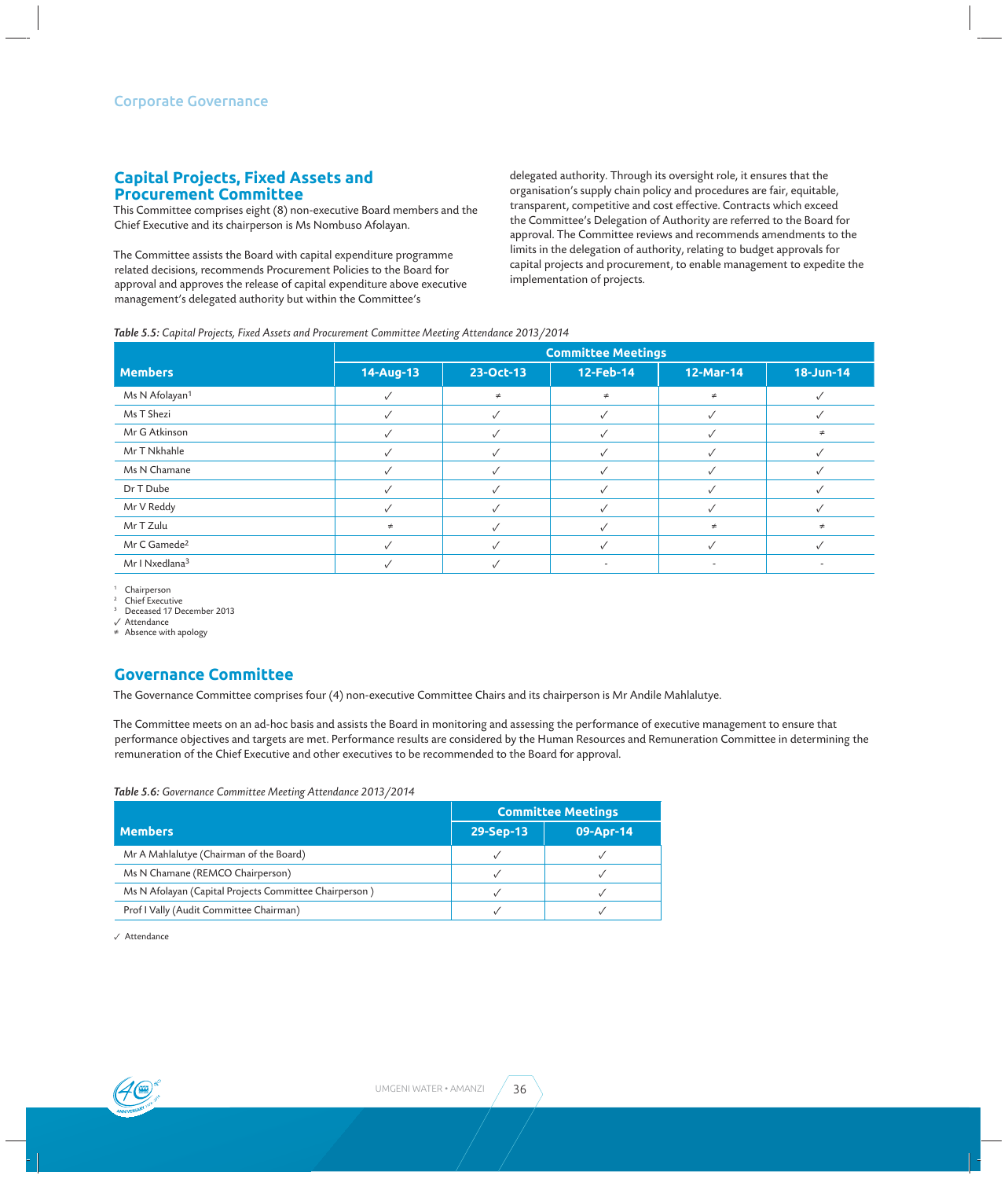## **Delegation of Authority**

A comprehensive delegation of authority framework governs the authority levels for the Board and management. These are exercised through various board and management committees. The Board reviews the framework regularly.

## **Executive Committee**

The Board has delegated the day-to-day running of the Company to the Chief Executive who works with Executives, each heading up a Division, to assist him in this task. The Executive Committee is the highest executive decision-making structure in the organisation and central to its role is the formulation and implementation of the Board's strategy and policy direction, and ensuring that all business activities are aligned in this respect.

Each Division works towards the achievement of set strategic objectives for a predetermined period. The organisation's wholly owned operating subsidiary also works, independently, towards enabling Umgeni Water to fulfil its mandate and contracted obligations.

## **Company Secretariat**

The Company Secretary oversees the portfolio of secretariat, governance advisory services and plays a critical role in legal and governance advisory to the board, risk and compliance management, and attends all Board and Committee meetings as secretary. The Board as a whole and individual Non-Executive Directors and members of the Executive have access to the Company Secretary who is enjoined to provide guidance on how members should discharge their duties and responsibilities in the best interests of the entity. The Company Secretary continues to oversee the preparation and coordination of the induction and on-going training of Board members and assists the Board and its Committees in formulating annual plans, agendas, minutes, and terms of reference as warranted.

The Company Secretary is not a Director of the Company or any of its subsidiaries and accordingly maintains an independent and arm's length relationship with the Board and the Executives. Contact details of the Company Secretary appear on page 122.

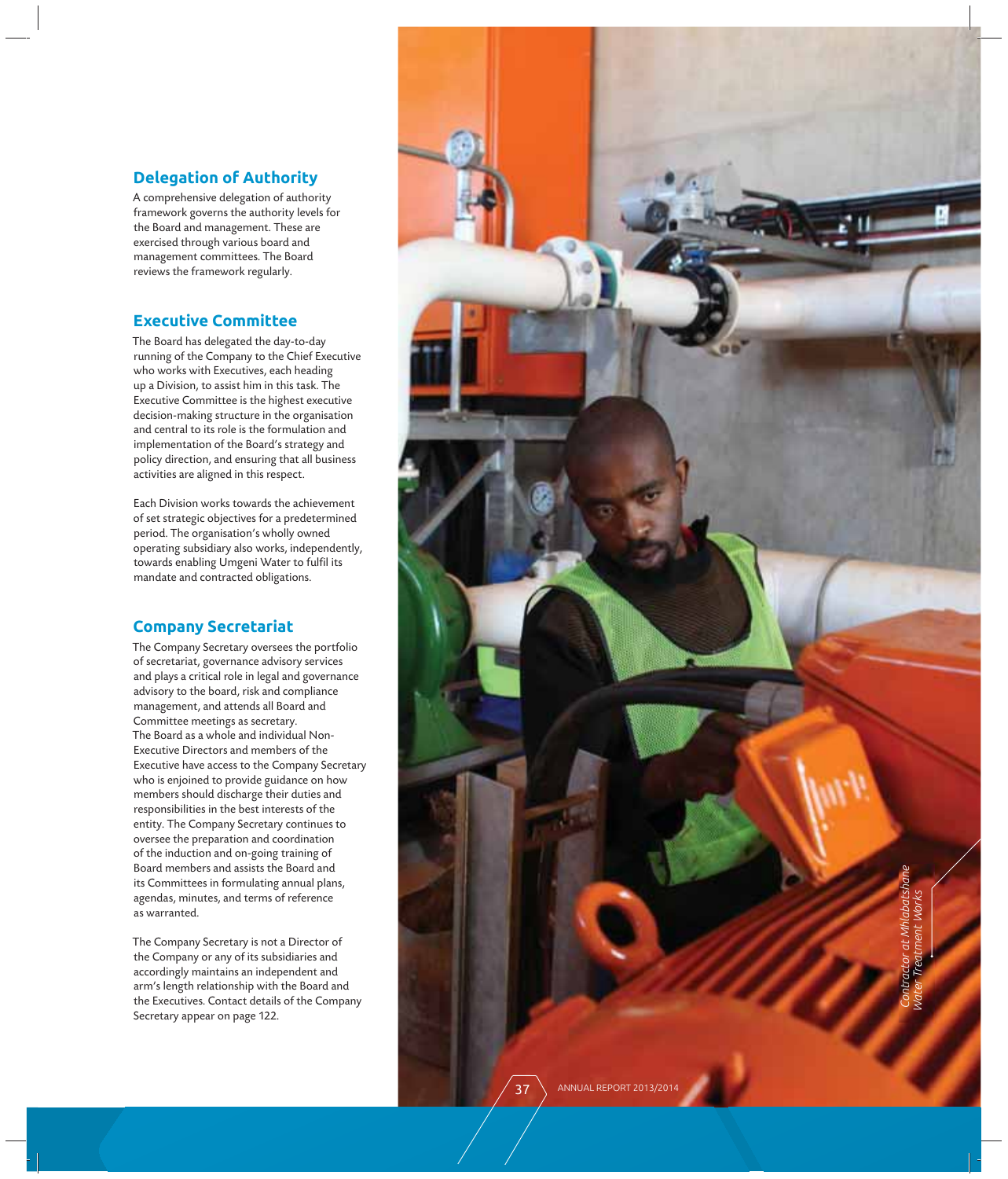## Board Members



Mr Andile Mahlalutye *(Chairman)*

MA Financial Management (London); MBL (UNISA); Graduate Diploma in Company Direction (GIMT); BSc Quantity Surveying (UCT); Certificate in NGO Development and Management (Israel); A Project Management Professional (PMP) and Professional Quantity Surveyor (PrQS). Programme Certificate on Economic Regulation from the London School of Economics and Political Science.

*Appointed for 1st Board term in June 2009.* Non-Executive Chairman of Umgeni Water Board since 2009; Non-Executive Board member of the Ports Regulator of South Africa since 2012; Non-Executive Director of the Richards Bay Industrial Development Zone Company since 2012; Member of the Free State Cluster Audit Committee since 2011; MD Ubudlelwane Capital Investments since 2010; Mvula Trust CEO from 2007 to 2010; Coega Development Corporation Executive from 2003 to 2007; General Manager/Project Leader with Blue IQ from 2000 to 2003; A former Non-Executive Board member of the Gauteng Gambling Board since 2011 to 2013; A former member of North West Provincial Audit Committee from 2009 to 2012.



Dr Takalani Dube

MBChB, Medical (UKZN); Diploma in Anaesthesia (DASA); Diploma in Health Services Management (UKZN); Certificate in Business Development and Management (eThekwini Business Development); Postgraduate Diploma in HIV Management in the Workplace (Stellenbosch University).

*Appointed for 1st Board term in June 2009.*

Director of eThekwini Community Church since 2005; Founder and President of Centre of HOPE (HIV and Community Development Organisation) since 2000; President of Women of Virtue (Women Empowerment and Investment Organisation) since 2002.



Prof Imtiaz Vally

#### Master of Accountancy; Chartered Accountant (SA); Chartered Management Accountant (ACMA).

*Appointed for 1st Board term in June 2009.* Chairman of Umgeni Water Board Audit Committee since 2009; Professor of Management Accounting and Finance at UKZN.



Mr Graham Atkinson

#### BSc Civil Engineering (UKZN); Post-Graduate Diploma in Town and Regional Planning (UKZN).

*Appointed for 1st Board term in June 2009.*

Member of KZN Planning and Development Commission from 1998 to 2004; City Engineer of Pietermaritzburg from 1977 to 1986; Chief Executive of Umgeni Water from 1987 to 1994; Board Member of Umgeni Water from 1978 to 1986; Honorary Member of the Water Institute of Southern Africa (WISA) since 2002; Honorary member of the former Union of African Water Suppliers (UADE).



Ms Thokozile Shezi

BSc in Social Psychology/Education (USA); MSc in Measurement and Evaluation (USA); Management Development Diploma (Wits); Project Management Diploma (UP).

*Appointed for 2nd Board term in June 2009.*  Senior Manager and Head of Secretariat; KwaZulu Natal Climate Change and Sustainable Development Council in the office of the Premier. Non-executive Director of KZN Playhouse Company.



Ms Nompumelelo Chamane

*Appointed for 1st Board term in June 2009.*

Chairperson of Umgeni Water Board HR and Remuneration Committee since 2009. Councillor with eThekwini Municipality. Experienced liaison officer with provincial structures of COSATU. Member of Albert Luthuli Hospital Committee. Board member of EU-funded Cato Manor Development Association (CMDA); Chairperson of Finance Committee of St Benedict Catholic Church.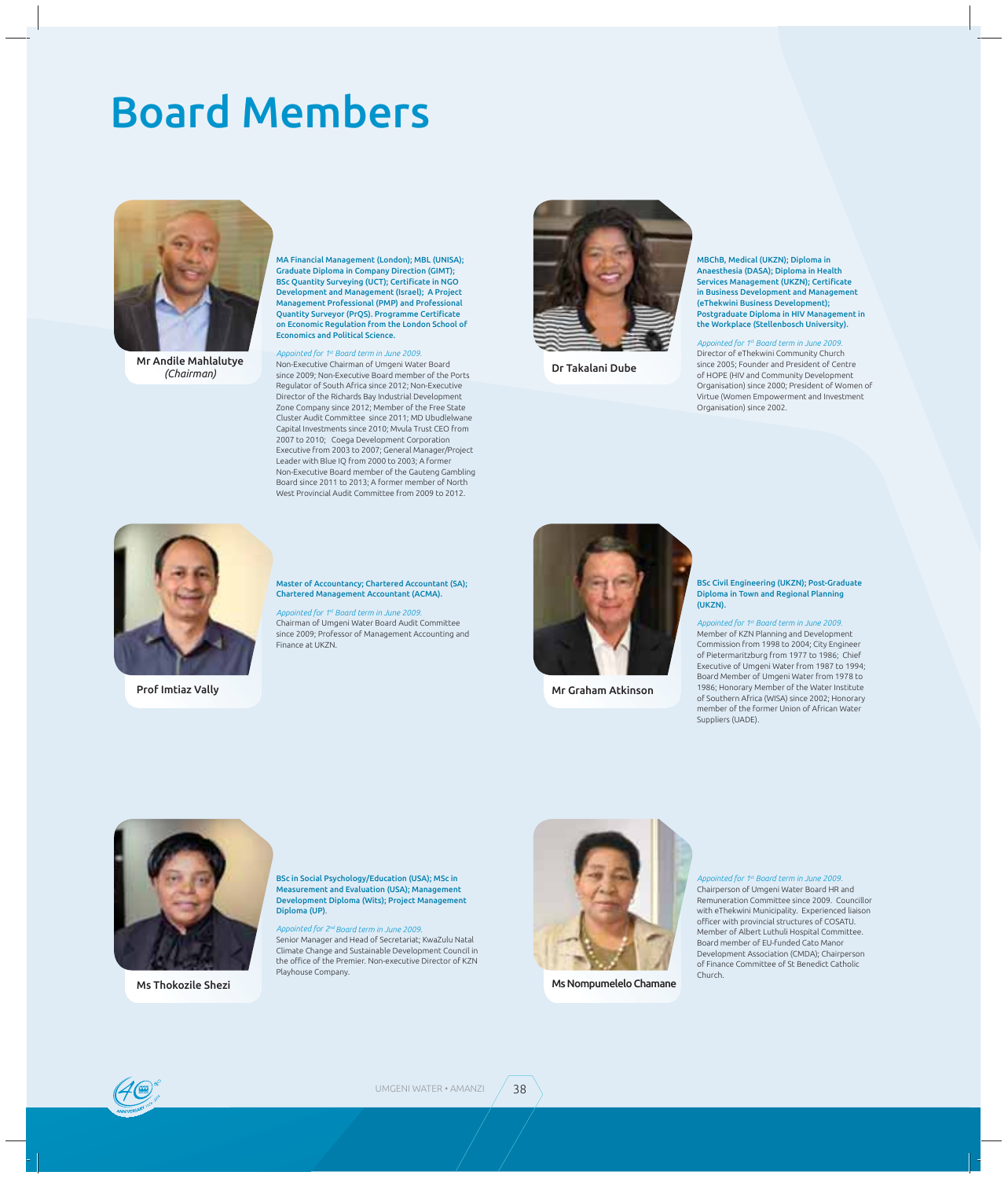

Mr Visvin Reddy

#### Educator (Mathematics and Computer Science) by profession. Various Diplomas and Certificates in Management and Communications.

*Appointed for 1st Board term in June 2009.* Seventeen years local government experience; Served on the Executive Committee of eThekwini Metropolitan Municipality as well as Chairman of the Infrastructure Committee; A member of various community bodies.



Mr Thabani Zulu

#### Chartered Accountant; B.Comm degree and Post Graduate Diploma in Accounting from UKZN.

*Appointed for 1st Board term in December 2011.* Director of Ngubane and Company (Auditing firm); General Manager / Head of Internal Audit for Provincial Treasury; Member of SAFCOL Audit Committee; Member of UDW Audit Committee; Member of Ndwedwe Audit Committee; CEO of the KZN Gambling Board; Management Accountant of Unilever SA; Financial Accountant at Mercedes Benz of SA (now Daimler Chrysler SA).



Mr Vasu Gounden

#### MA Law (LLM) (Georgetown University); Graduate of Harvard / Wits Business School Senior Executive Programme.

#### *Appointed for 3rd Board term in June 2009.*

Founder and Executive Director of the African Centre for the Constructive Resolution of Disputes (ACCORD) since 1992; Member of the Editorial Board of the Peace and Conflict Studies Journal since 1996; Elected by the World Economic Forum as a Global Leader for Tomorrow (GLT) in 2000. Board Member of the Gandhi Development Trust since 2003; Board member of Finland-based Crisis Management Initiative since 2007; Board member of the Old Mutual Science Education Foundation since 2007 (served as Chairman of the Board from 2009 – 2011); Board member of the Dutch based Inter-Church Organisation for Development Cooperation since 2009; Member of the Advisory Board of the Insight on Africa Journal since 2010.



Mr Teboho Nkhahle

#### Registered Professional Scientist; MPhil Stellenbosch University; Environmental Auditor (IRCA).

*Appointed for 1st Board term in June 2009.* Owner and MD of Environmental Impact Management Services (EIMS); Non-Executive Chairman of Lesotho Highlands Development Authority (LHDA) from 2007 to 2011; Board member of US-based Global Decisions Inc. (Development of global environment, health and safety regulations and standards database) since 2008; Member of Institute of Directors-SA since 2007; Vice Chair IoD Sustainable Development Forum from 2008 to 2009; Environmental Auditor with Eskom from 1998 to 2004.



Ms Nombuso Afolayan

MBA (Finance) Luton University; Executive Leadership Development (UCT); Organisational Development Practitioner.

*Appointed for 2nd Board term in June 2009.* Chairperson of Umgeni Water Capital Projects Committee since 2009. Founder and Executive Chairperson of FS Capital Investments; Chairperson of KwaZulu-Natal Sharks Board; Non-Executive Director at Ithala Development Finance Corporation; Executive at multinational shipping, maritime and petroleum companies in African markets.



Ms Ziphozethu (Gabsie) Mathenjwa

MSc in International Business Management (University of London); MBA (UKZN); BSc (UZ); Post-Graduate Diploma in Business Management (UKZN); Post-Graduate Diploma in Strategic Management and Corporate Governance (UNISA/ICSA); Certificate in Financial Management and Investment (UNISA).

*Appointed for 1st Board term in June 2009.* Chairperson of Insika Foundation and the Sinafuthi Group: Board Member Denel SOC (Ltd); Board Member Safran Turbomeca Africa; Board Member of Mitsui African Rail Solutions; Mpumalanga Provincial Department of Economic Development, Environment and Tourism Audit Committee Chairperson.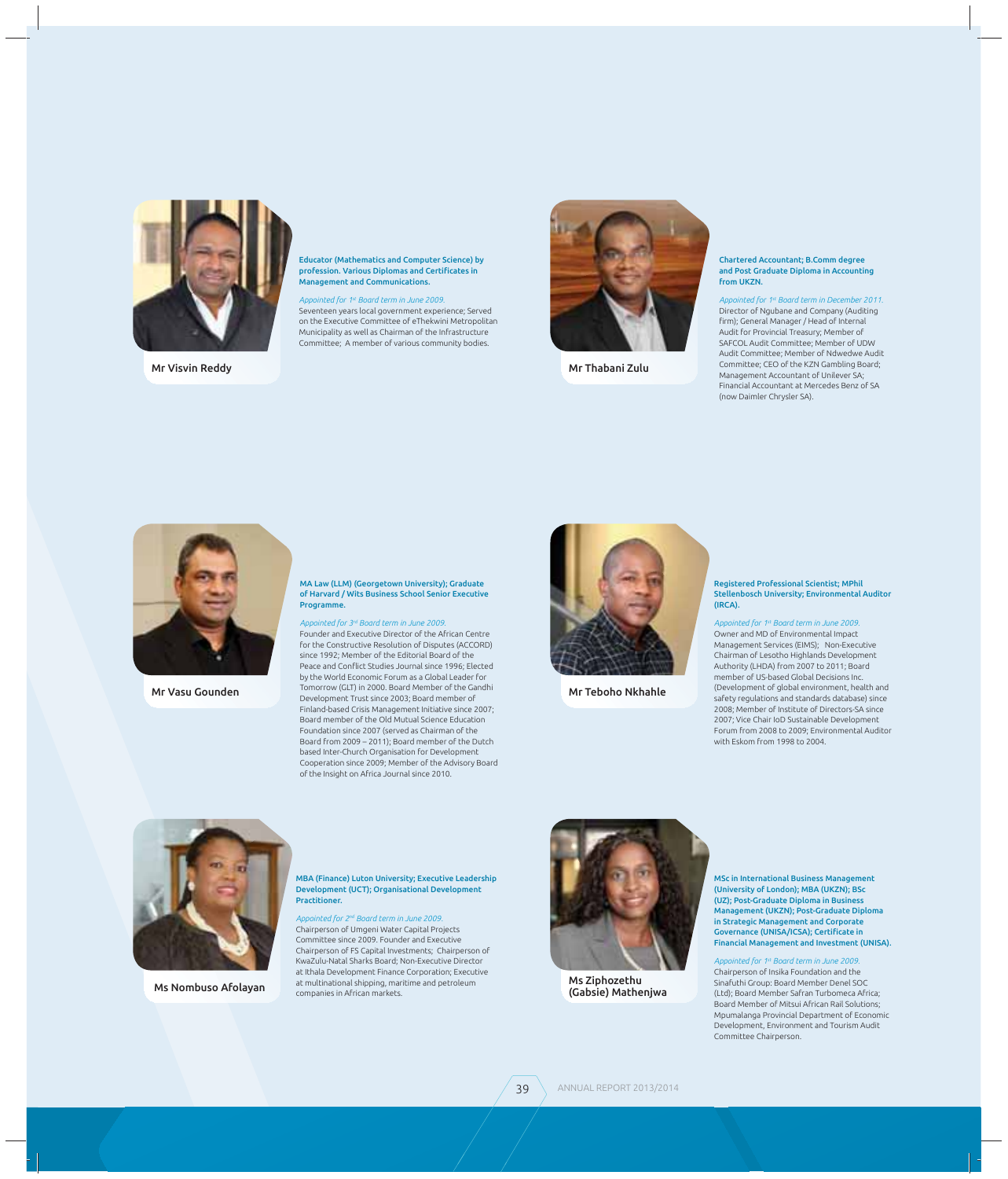## EXCO Members



Mr Cyril Gamede<br>(Chief Executive)

BSc (Eng) Mechanical; MSc (Eng) Industrial; MBA; Advanced Diploma in Labour Law; Certificate in Corporate Governance; Registered Professional Engineer (ECSA).

#### *Appointed as Chief Executive Umgeni Water in August 2012.*

Chairperson and Director of Msinsi Holdings SOC Ltd since 2014; Chairman of the Council of the University of Zululand since 2013; President of ECSA since 2012; Managing Director of K2S Consulting from 2010 to **2012; Director Accomptance Managing Director of K2S Consulting from 2010 to 2010; Ms Moketenyana Mayongo (Chief Executive) and 2012; Director AEL Mining Services from 2002 to 2010; and the Mayongo Chief Executive) and the** Director of Operations, Umgeni Water, from 1996 to 2002.



#### BCom; Management Development Certificate; International Management and Marketing Programme Certificate.

*Appointed as General Manager Corporate Services in January 2014.* Leadership positions held at various organisations, including the Eskom Leadership Institute, Eskom Transmission, MERSETA and South African Airways; Trustee of Umgeni Water Retirement Fund since 2014.



Mr Thamsanga Hlongwa of SAICA and ABASA.

#### Chartered Accountant (SA); BCom Honours.

*Appointed as General Manager Finance in July 2013.* 

Director of Msinsi Holdings SOC Ltd since 2014; Chief Financial Officer KZN CoGTA from March 2007 to June 2013; Completed articles with Deloitte from 2002 to 2004. Audit Senior in Deloitte New York Office from 2004 to 2005; Senior Manager at Siyaya Management Services from 2005 to 2007; Served in sub-committees



#### Registered Professional Engineer (ECSA); BSc Engineering (Civil); BCom.

*Appointed as General Manager Engineering and ScientiƬ c Services in 2012.*

Director of Msinsi Holdings SOC Ltd since 2014; Director of Msinsi Holdings SOC Ltd from 2012 to 2014; Planning Manager from 1999 to 2012; Engineer at Umgeni Water from 1997 to 1999; Engineer with the Department of Water and Mr Steve Gillham Sanitation from 1984 to 1997.